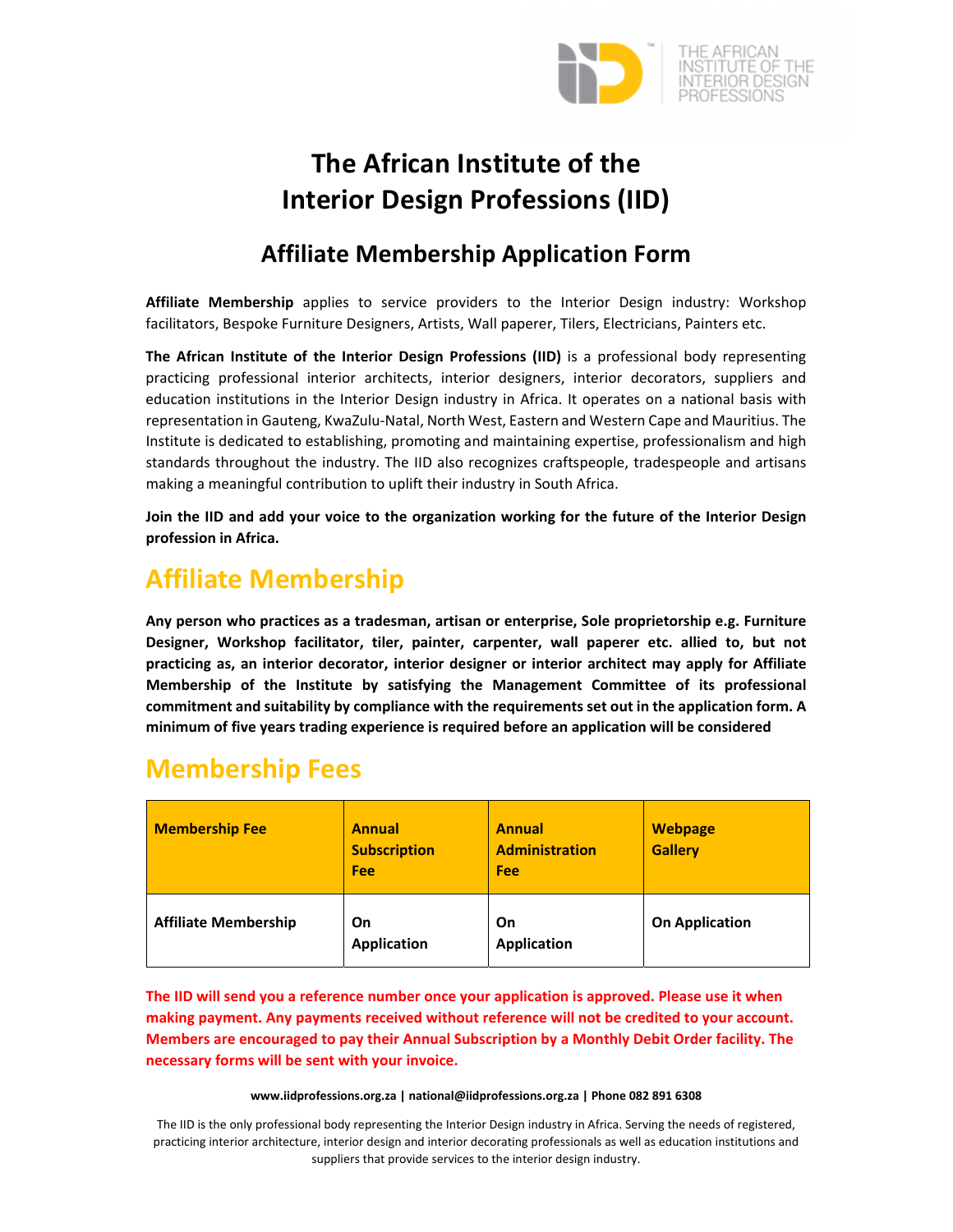

# **Affiliate Membership Application Form**

| <b>Section A</b>                                | <b>Company Details</b> |
|-------------------------------------------------|------------------------|
| <b>Company Name/Affiliates name</b>             |                        |
| <b>Physical Address</b>                         |                        |
|                                                 |                        |
| <b>Postal Address</b>                           |                        |
| <b>Postal Code</b>                              |                        |
| <b>Company Registration where</b><br>applicable |                        |
| <b>VAT Registration where</b><br>applicable     |                        |
| <b>Phone Number</b>                             |                        |
| <b>Mobile Number</b>                            |                        |
| <b>Email Address</b>                            |                        |
| <b>Website Address where</b><br>applicable      |                        |
| <b>Year Established</b>                         |                        |
| How did you hear about the IID?                 |                        |
| <b>IID Ambassador</b>                           |                        |

### **www.iidprofessions.org.za | national@iidprofessions.org.za | Phone 082 891 6308**

The IID is the only professional body representing the Interior Design industry in Africa. Serving the needs of registered, practicing interior architecture, interior design and interior decorating professionals as well as education institutions and suppliers that provide services to the interior design industry.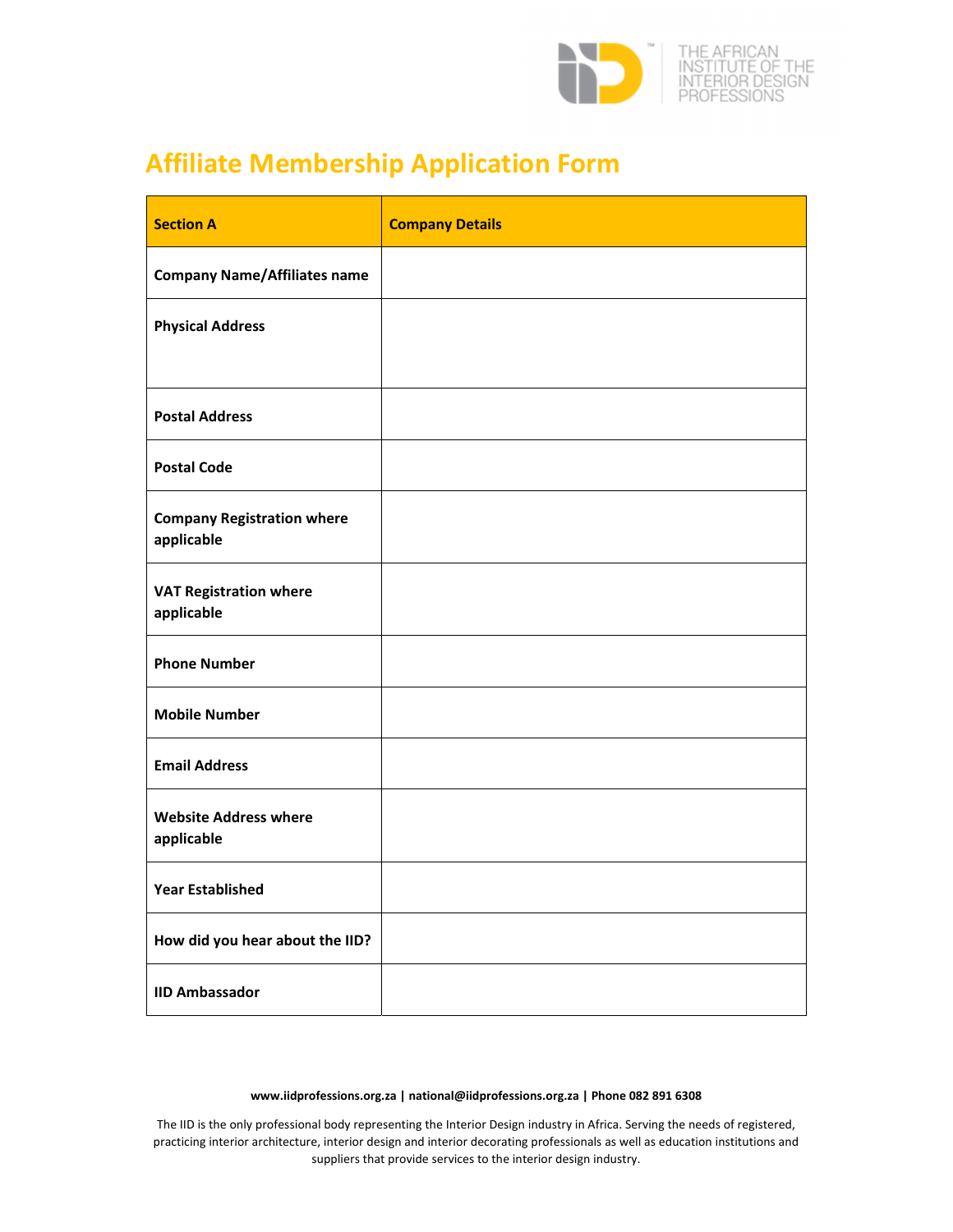

| <b>Description of Products and the</b><br>nature of Business                                                                                                                                                                                 |                                       |  |               |           |
|----------------------------------------------------------------------------------------------------------------------------------------------------------------------------------------------------------------------------------------------|---------------------------------------|--|---------------|-----------|
| Within the last 5 years have you<br>committed any act of<br>insolvency, or been associated<br>with any company in respect to<br>which a liquidator, receiver or<br>manager has been appointed.<br>Please provide full particulars if<br>yes: |                                       |  |               |           |
| Are you a Member of any other<br>professional body? If Yes please<br>specify                                                                                                                                                                 |                                       |  |               |           |
| <b>Who is your Market</b>                                                                                                                                                                                                                    | <b>Trade</b>                          |  | <b>Public</b> |           |
| How many people do you<br>employ if any?                                                                                                                                                                                                     |                                       |  |               |           |
| Do you offer Trade discounts?                                                                                                                                                                                                                | <b>Yes</b><br><b>No</b>               |  |               | % Offered |
| <b>Mobile Number</b>                                                                                                                                                                                                                         |                                       |  |               |           |
| <b>Email Address</b>                                                                                                                                                                                                                         |                                       |  |               |           |
| <b>Section C</b>                                                                                                                                                                                                                             | <b>Person responsible for account</b> |  |               |           |
| <b>Name and Surname</b>                                                                                                                                                                                                                      |                                       |  |               |           |
| <b>Phone Number</b>                                                                                                                                                                                                                          |                                       |  |               |           |
| <b>Mobile Number</b>                                                                                                                                                                                                                         |                                       |  |               |           |
| <b>Email Address</b>                                                                                                                                                                                                                         |                                       |  |               |           |

### **www.iidprofessions.org.za | national@iidprofessions.org.za | Phone 082 891 6308**

The IID is the only professional body representing the Interior Design industry in Africa. Serving the needs of registered, practicing interior architecture, interior design and interior decorating professionals as well as education institutions and suppliers that provide services to the interior design industry.